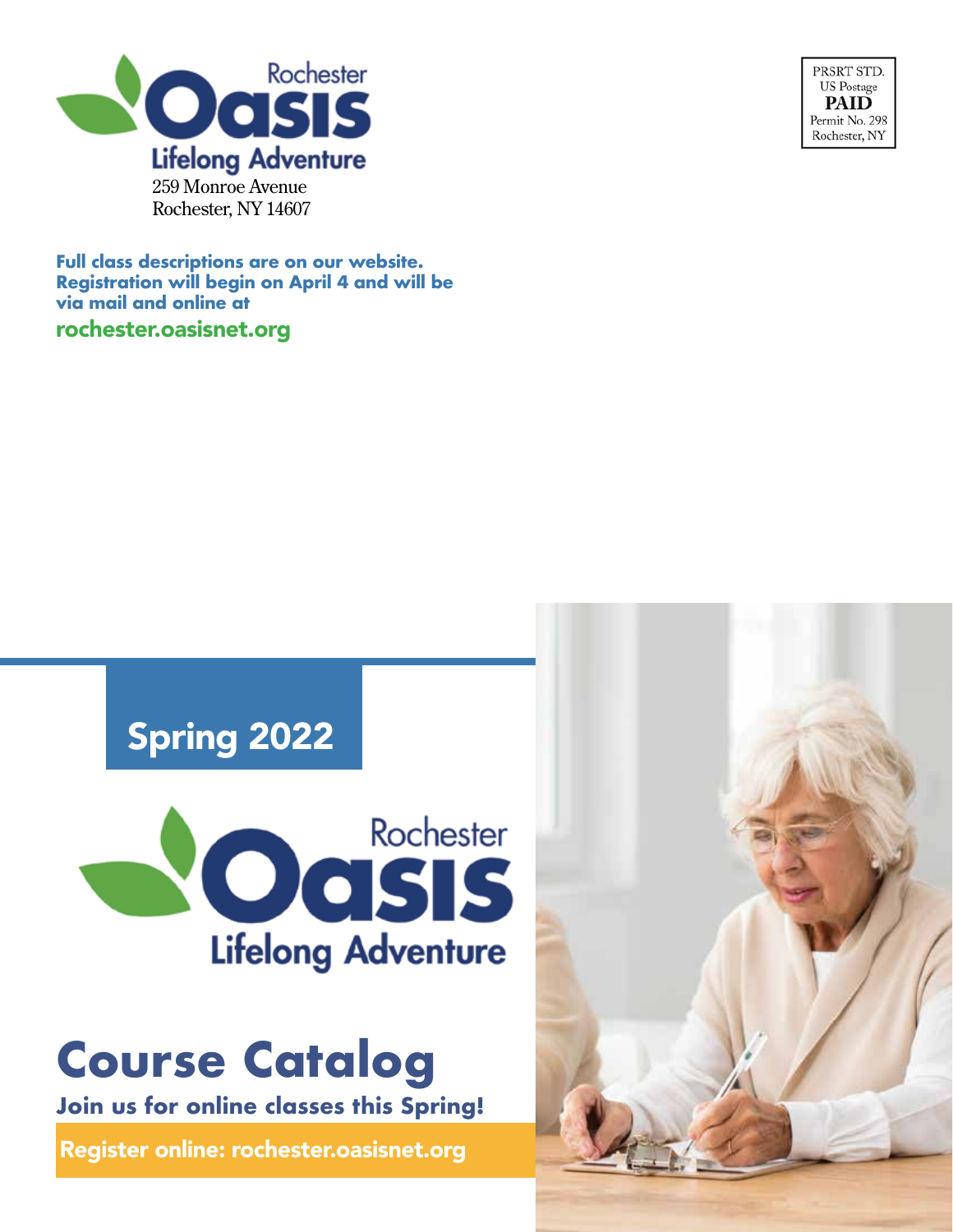

## **Dear Oasis Friends,**

We have had a very wonderful winter despite the weather with the chance to see so many of our participants return to classes via in person and Zoom. Covid trends across New York and in the Rochester area have been moving in a very favorable direction. Nonetheless, the pandemic isn't over and situations do change quickly. Oasis Rochester staff will continue to monitor and evaluate the situation carefully and adjust our in person protocol accordingly. As we did this winter, we will continue with our **proof of full vaccination requirement (including the booster)** for classes this spring/summer. At the time of this writing, it is hard to predict what we will recommend regarding masking. We ask that you please be patient with us and look for emails regarding class masking recommendations prior to the start of classes this May. Again, many of our classes will be held in our Monroe Avenue space as well as in community spaces. Some classes will continue to be held via Zoom (and are noted 'Zoom Only') and some will be simulcasted in person AND via Zoom for those who may want to participate but not in person. Please note that for those classes only, there are two different class numbers and class titles are noted with 'In Person' and 'Zoom Simulcast.' Please register for either dependent on how you plan to participate and do not take an in person seat if you do not plan to come to our Monroe Avenue space. Several of our classes are offered on Oasis Everywhere, which is a way of sharing classes with others across the country. Those classes are listed in green and we ask that you register for those classes on our Rochester website online or via mail and not on the separate national Oasis Everywhere website. Please register carefully.

Ann Cunningham Oasis Rochester Executive Director

## **Take a class on Oasis Everywhere:**

- **Our Oasis Everywhere classes, noted in green, are also being listed on Oasis Everywhere; please register on the Rochester Oasis Page at rochester.oasisnet.org**
- Oasis Everywhere offers live online content provided by Oasis instructors from all nine centers across the country. For a full list of Oasis Everywhere (OE) classes, visit online @ store.oasiseverywhere.org

## **Oasis Rochester Update:**

- Staff can be reached by contacting us at 585.730.8800 or at inforochoasis@gmail.com
- Registration will begin on April 4 and will be via mail and online at: rochester.oasisnet.org

**Full class descriptions are on our website. Registration will begin on April 4 and will be via mail and online at:**

### rochester.oasisnet.org

**Contact us: inforochoasis@gmail.com** | **Oasis Course Catalog - Spring 2022**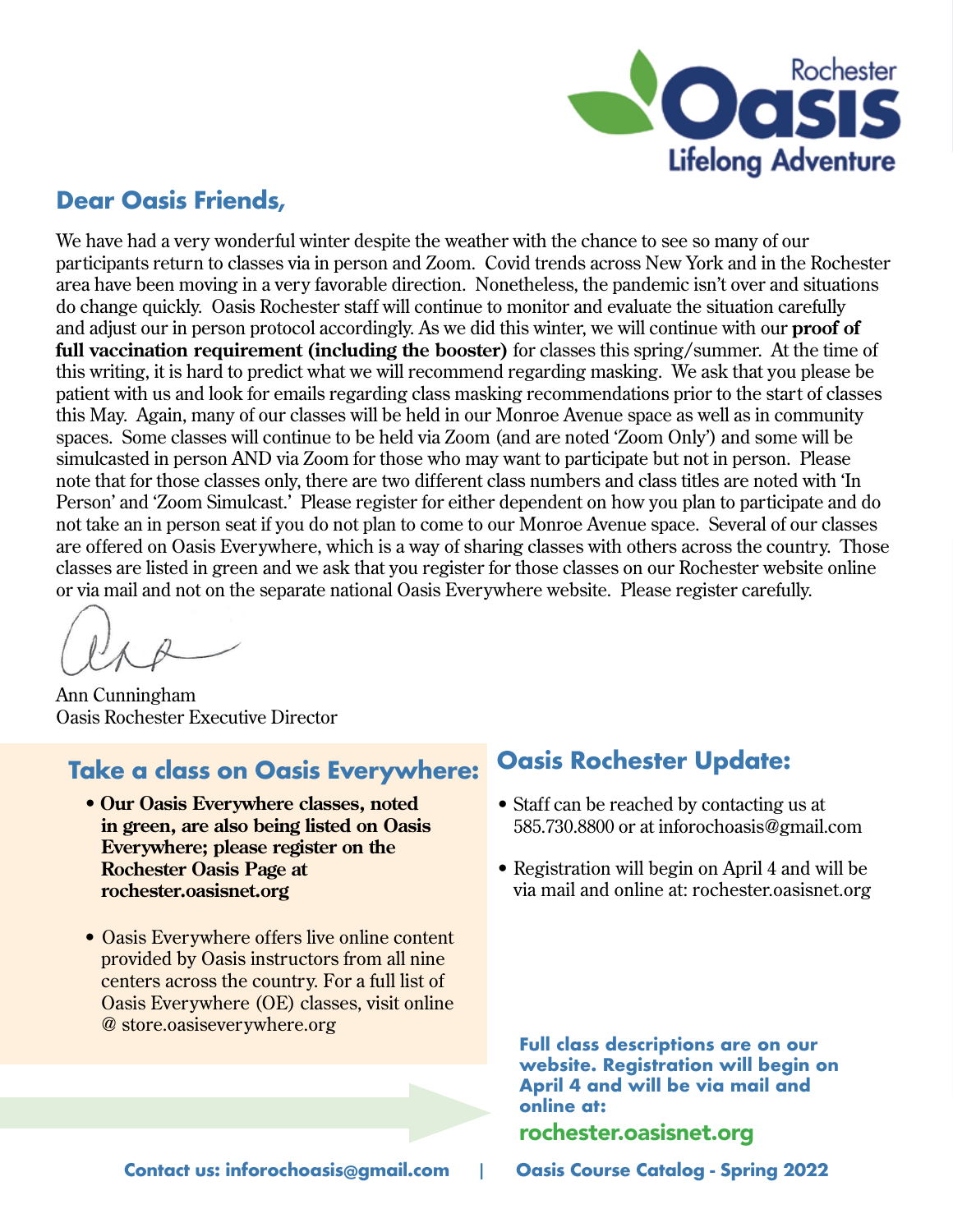# SPRING 2022 COURSE CATALOG



## **For classes held on Zoom:**

- How to join: you will need to download the Zoom app to your device prior to class. **Please visit: zoom.us/download**
- Zoom meeting information will be included in registration receipts. **Please be sure to save your receipt or conveniently file Zoom meeting ID and passcode for easy use.**
- To ensure admittance into the class, please be sure to change your device name to reflect who is enrolled in the class.
- Arriving early to class will help prevent any disruptions.
- To minimize distractions, please keep yourself muted (if on Zoom) at all times unless otherwise instructed.
- Due to storage space constraints and copyright issues, we will not be recording classes.

## **Don't miss out on the latest news from Oasis!**

- If you want to receive the latest information about Oasis classes, volunteer opportunities and events that matter to you, it's important that you give us permission to communicate with you through bulk email (our eBlast system).
- Sign into MyOasis and click on the Opt In button or call us at 585-730-8800 and we'll help you opt in to receive eBlasts and stay up-to-date on the latest class & center updates.



**\*Registration at Oasis Rochester for this Oasis Everywhere class.**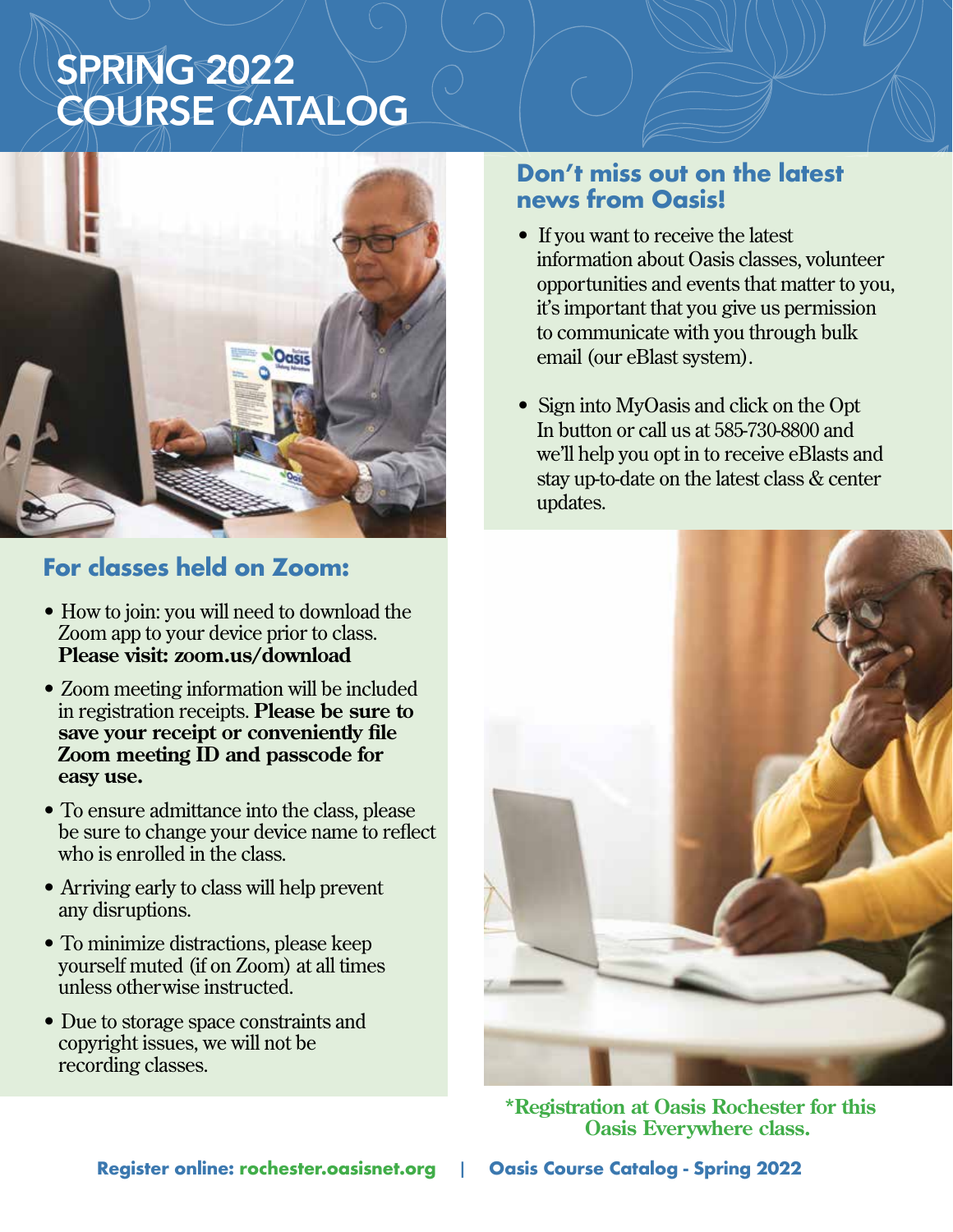

## **ARTS & HUMANITIES**

- **112 Oasis Book Club (Zoom Only)** Jenny Lloyd<br>Mon. May 9 - Aug 8 12:30 PM 1:30 PM Fee: \$20 4 sessions Mon. May 9 - Aug 8
- **118 Art Journaling \* (Zoom Only)** Susan Carmen-Duffy 7 and 500 m<br>Mon. Aug 1 2:00 PM - 4:00 PM Fee: \$40 2:00 PM - 4:00 PM
- **311 Women Artists in the 19th Century: France, England, and the US (In Person)** Grace Seiberling<br>Wed. May 11 - May 25 11:00 AM - 12:30 PM Fee: \$40 3 sessions Wed. May 11 - May 25 11:00 AM - 12:30 PM
- **312 Women Artists in the 19th Century: France, England, and the US \* (Zoom Simulcast)** Grace Seiberling Zoom Wed. May 11 - May 25 11:00 AM - 12:30 PM Fee: \$40 3 sessions
- **313 Rosemary Clooney: Girl Singer (In Person)** Otto Bruno Oasis Wed. May 11 - May 18 1:30 PM - 3:00 PM Fee: \$25 2 sessions
- **314 Rosemary Clooney: Girl Singer \***

**(Zoom Simulcast)** Otto Bruno<br>Wed. May 11 - May 18 1:30 PM - 3:00 PM Fee: \$25 2 sessions Wed. May 11 - May 18 1:30 PM - 3:00 PM

**316 At the Movies with Otto:** *Singin' in the Rain* Otto Bruno<br>
Wed. May 25 12:00 PM - 3:00 PM Fee: \$15 12:00 PM - 3:00 PM

#### **317 At the Movies with Otto:**

*The Music Man* **(1962)**

| Otto Bruno |                    | Oasis     |
|------------|--------------------|-----------|
| Wed. Jun 1 | 12:00 PM - 3:00 PM | Fee: \$15 |
|            |                    |           |

**318 Van Gogh in Context (In Person)**

Grace Seiberling Casis<br>Wed. Jun 8 - Jun 22 11:00 AM - 12:30 PM Fee: \$40 3 sessions 11:00 AM - 12:30 PM

- **319 Van Gogh In Context \* (Zoom Simulcast)** Grace Seiberling<br>Wed. Jun 8 - Jun 22 11:00 AM - 12:30 PM Fee: \$40 3 sessions
- **323 Intuitive Mixed Media Landscapes \***

**(Zoom Only)** Susan Carment-Duffy [1994]<br>Wed. Jun 15 [2:00 PM - 4:00 PM | Fee: \$40 2:00 PM - 4:00 PM

**Contact us: inforochoasis@gmail.com** | **Oasis Course Catalog - Spring 2022**

**Full class descriptions are on our website. Registration will begin on April 4 and will be via mail and online at:**

#### rochester.oasisnet.org

- **325 At the Movies with Otto:** *Saboteur***(1942)** Otto Bruno Casis<br>
Wed. Jun 29 12:00 PM - 3:00 PM Fee: \$15 12:00 PM - 3:00 PM
- **326 At the Movies with Otto:** *Yankee Doodle Dandy* **(1942)** Otto Bruno Oasis  $12:00$  PM -  $3:00$  PM
- **327 At the Movies with Otto:**  *Guess Who's Coming to Dinner***(1967)** Otto Bruno Oasis 12:00 PM - 3:00 PM
- **328 At the Movies with Otto:** *The Graduate* **(1967)** Otto Bruno Oasis Wed. Jul 27 12:00 PM - 3:00 PM Fee: \$15
- **329 At the Movies with Otto:** *In the Heat of the Night* **(1967)** Otto Bruno Casis<br>
Wed. Aug 3 12:00 PM - 3:00 PM Fee: \$15 12:00 PM - 3:00 PM
- **330 At the Movies with Otto:** *Monkey Business*  **(1931)**

| Otto Bruno  |                    | Oasis     |
|-------------|--------------------|-----------|
| Wed. Aug 10 | 12:00 PM - 3:00 PM | Fee: \$15 |

- **406 Seven Female Mystics \* (Zoom Only)** Darla Bair 7<br>
Thur. May 12 1:00 PM - 2:00 PM Fee: \$15 1:00 PM - 2:00 PM
- **409 Book Discussion: "The Sweetness of Water"** Ann Cunningham Casis<br>Thur. Jun 9 1:00 PM - 2:00 PM Fee: \$5 1:00 PM - 2:00 PM
- **412 Mixed Media Happy Mail \* (Zoom Only)** Susan Carment-Duffy **Com**<br>Thur. Jul 14 1:00 PM - 3:00 PM Fee: \$40  $1:00$  PM -  $3:00$  PM
- **414 Alcohol Ink** Peter Elliott<br>Thur. Jul 21 - Aug 11 12:30 PM - 2:30 PM Fee: \$60 4 sessions Thur. Jul 21 - Aug 11

**503 Little Surprise!** Little Theatre  $1:00$  PM -  $3:00$  PM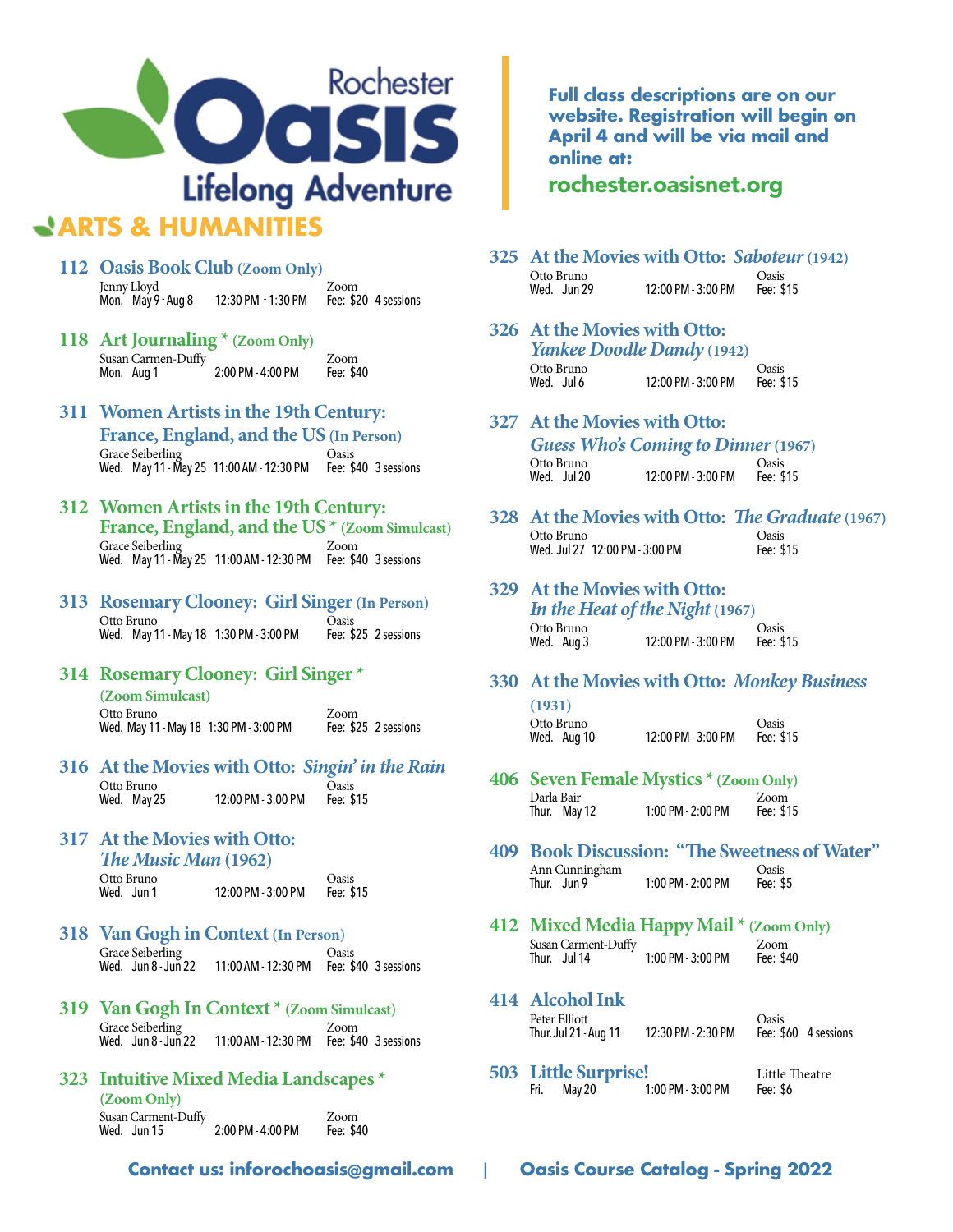|  | 505 Little Surprise! | Little Theatre    |          |
|--|----------------------|-------------------|----------|
|  | Fri. Jun 17          | 1:00 PM - 3:00 PM | Fee: \$6 |

**506 Little Surprise!** Little Theatre 1:00 PM - 3:00 PM

## **EXERCISE**

**101 Senior Pilates \* (Zoom Only)** Rosalind Walker **Com**<br>Mon. May 2 - Aug 8 9:00 AM - 10:00 AM Fee: \$66 11 sessions Mon. May 2 - Aug 8 No class 5/30, 6/20, 6/27, 7/4

#### **102 T'ai Chi - Introduction**

Tim Farnum<br>Mon. May 2 - Aug 8 9:30 AM - 10:30 AM Fee: \$70 14 sessions Mon. May 2 - Aug 8 No class 5/30, 7/4

#### **104 Bone Up Fitness \* (Zoom Only)**

Rosalind Walker<br>Mon. May 2 - Aug 8 10:30 AM - 11:30 AM Fee: \$ 10:30 AM - 11:30 AM Fee: \$66 11 sessions No class 5/30, 6/20, 6/27, 7/4

#### **105 T'ai Chi - Intermediate Level**

Diane Macchiavelli<br>
Mon. May 2 - Jul 25 10:45 AM - 11:45 AM Fee: 9 10:45 AM - 11:45 AM Fee: \$60 12 sessions No class 5/30, 7/4

**108 Nia: Body, Mind and Spirit** Rhonda Wright<br>Mon. May 2 - Aug 8 12:15 PM - 1:15 PM Fee: \$70 14 sessions Mon. May 2 - Aug 8 No class 5/30, 7/4

- **201 Buff Bones® Level 2 Intermediate Mat Class (Zoom Only)** Nancy Alexander 2001 Exercise 2008<br>Tue. May 3 - Jun 28 9:00 AM - 10:00 AM Fee: \$89 9 sessions Tue.  $^{'}$  May 3 - Jun 28
- **203 Buff Bones® Level 1 Introductory Mat Class (Zoom Only)** Nancy Alexander Zoom 11:00 AM - 12:00 PM
- **205 CardioMix \* (Zoom Only)** Rosalind Walker Zoom Tue. May 3 - Aug 9 12:00 PM - 1:00 PM Fee: \$72 12 sessions

**207 Beginning Belly Dance** Julie Ferreira Oasis

No class 6/21, 6/28, 7/5

**209 Senior Pilates \* (Zoom Only)** Rosalind Walker<br>Tue. May 3 - Aug 9 1:30 PM - 2:30 PM Fee: \$72 12 sessions Tue. May 3 - Aug 9 No class 6/21, 6/28, 7/5

Fee: \$60 12 sessions

## Erika Atkinson<br>Wed. May 4 - Aug 10 9:00 AM - 9:45 AM Fee: \$75 15 sessions Wed. May 4 - Aug 10 9:00 AM - 9:45 AM **302 Oasis Tappers** Erika Atkinson Oasis Wed. May 4 - Aug 10 9:45 AM - 10:45 AM **304 Tap Dance 4** Erika Atkinson Oasis Wed. May 4 - Aug 10 **307 Jazz** Erika Atkinson Oasis Wed. May 4 - Aug 10 11:30 AM - 12:15 PM

**301 Tap Dance 2A**

**308 Tap Dance 3** Erika Atkinson<br>Wed. May 4 - Aug 10 12:15 PM - 1:00 PM Fee: \$75 15 sessions Wed. May 4 - Aug 10

**309 Tap Dance 2B** Erika Atkinson Oasis Wed. May 4 - Aug 10 1:00 PM - 1:45 PM

#### **402 Bone Up Fitness \* (Zoom Only)** Rosalind Walker Zoom Thur. May 5 - Aug 11 1:00 PM - 2:00 PM No class 6/23, 6/30, 7/7

#### **403 Yoga-Continued** Anja Devins<br>Thur. May 5 - Aug 11 1:00 PM - 2:00 PM Fee: \$75 15 sessions Thur. May 5 - Aug 11 1:00 PM - 2:00 PM

#### **404 Yoga-Gentle**

Anja Devins Oasis Thur. May 5 - Aug 11 2:15 AM - 3:15 PM

- **405 Senior Pilates \* (Zoom Only)** Rosalind Walker Zoom Thur. May 5 - Aug 11 2:30 PM - 3:30 PM No class 6/23, 6/30, 7/7
- **501 Nia: Body, Mind and Spirit (Zoom Only)** Rhonda Wright Zoom<br>Fri. May 6 - Aug 12 10:30/ 10:30 AM - 11:30 AM Fee: \$60 12 sessions

## **HEALTH**

**408 Praying With Color \* (Zoom)** Darla Bair Zoom Fee: \$30 2 sessions

## **Visit our website for full descriptions.** rochester.oasisnet.org

**Register online: rochester.oasisnet.org** | **Oasis Course Catalog - Spring 2022**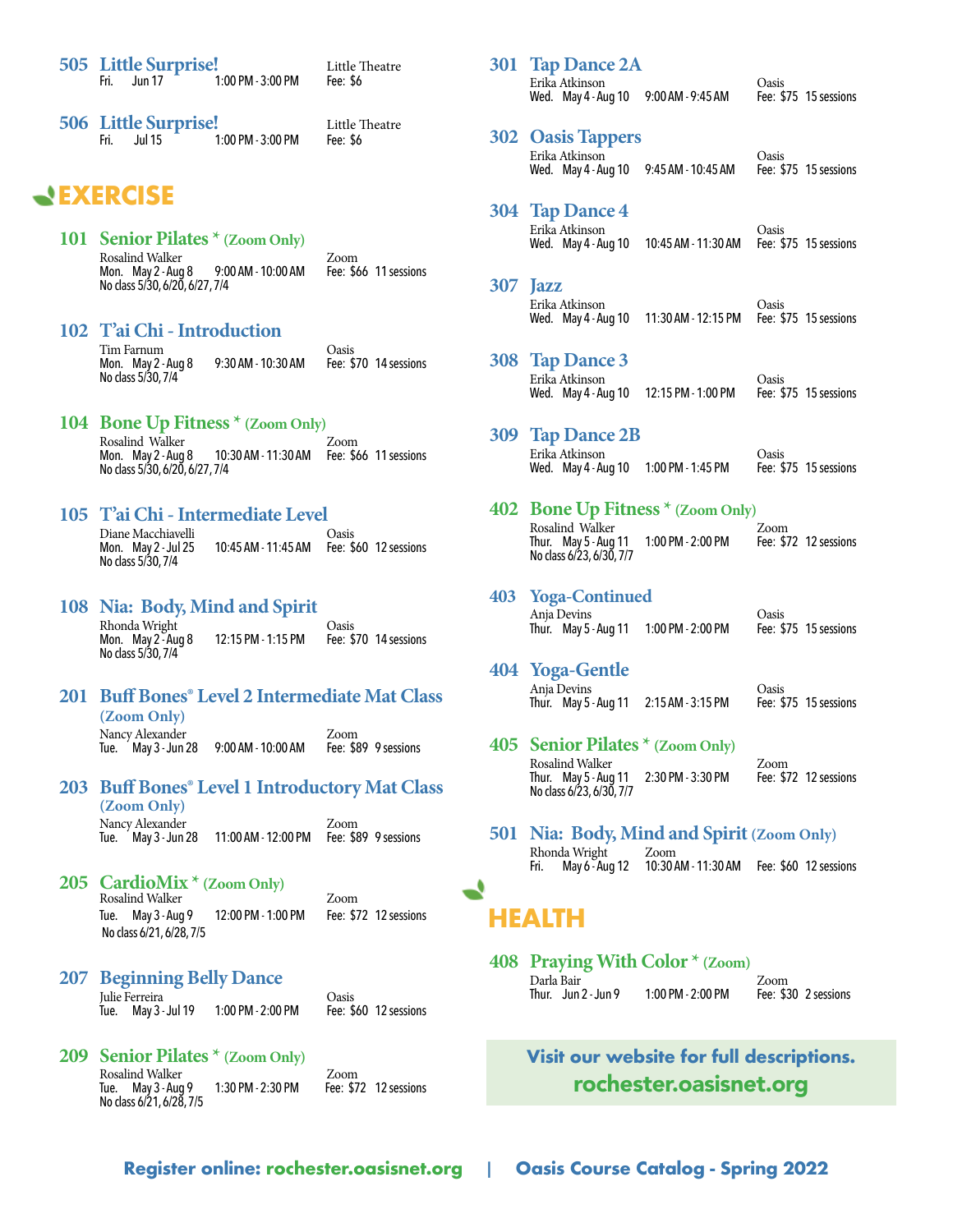## **HISTORY**

|                                                                         | of the US and Slave-Based Economy                               | 103 Two Intertwined Dynamics: Early Growth | <b>305</b> |
|-------------------------------------------------------------------------|-----------------------------------------------------------------|--------------------------------------------|------------|
| <b>Bob Richane</b>                                                      | Mon. May 2 - Jun 6 10:00 AM - 11:30 AM                          | Oasis<br>Fee: \$60 6 sessions              |            |
| 106 New York 1776: First Battle for a New<br><b>Country (In Person)</b> |                                                                 |                                            | 320        |
| David Woodruff                                                          | Mon. May 2 - May 9 11:00 AM - 12:00 PM Fee: \$20 2 sessions     | <b>Oasis</b>                               |            |
| 107 New York 1776: First Battle for a New                               |                                                                 |                                            | 321        |
| <b>Country</b> $*$ (Zoom Simulcast)                                     |                                                                 |                                            |            |
| David Woodruff                                                          | Mon. May 2 - May 9 11:00 AM - 12:00 PM Fee: \$20 2 sessions     | Zoom                                       |            |
| <b>109 Political Cartoons as Social Critique</b>                        |                                                                 |                                            | 322        |
| Elaine Miller                                                           |                                                                 | Oasis                                      |            |
| Mon. May 2                                                              | 1:00 PM - 2:30 PM                                               | Fee: \$15                                  |            |
| 111 Unknown Explorers: Discovering the                                  |                                                                 |                                            | 324        |
| <b>Undiscovered</b> (In Person)                                         |                                                                 |                                            |            |
| David Woodruff                                                          | Mon. May 16 - May 23 11:00 AM - 12:00 PM Fee: \$20 2 sessions   | Oasis                                      | 401        |
| 113 Unknown Explorers: Discovering the                                  |                                                                 |                                            |            |
|                                                                         | <b>Undiscovered</b> $*(\text{Zoom Simulcast})$                  |                                            |            |
| David Woodruff                                                          | Mon. May 16 - May 23 11:00 AM - 12:00 PM Fee: \$20 2 sessions   | Zoom                                       | 407        |
|                                                                         |                                                                 | 114 Crimean War 1853-1856: Would War Zero  |            |
| (In Person)                                                             |                                                                 |                                            |            |
| David Woodruff                                                          | Mon. Jun 6 - Jun 13  11:00 AM - 12:00 PM  Fee: \$20  2 sessions | Oasis                                      | 410        |
|                                                                         |                                                                 | 115 Crimean War 1853-1856: Would War Zero  |            |
| * (Zoom Simulcast)<br>David Woodruff                                    |                                                                 | Zoom                                       | 411        |
|                                                                         | Mon. Jun 6 - Jun 13 11:00 AM - 12:00 PM                         | Fee: \$20 2 sessions                       |            |
| 116 History of Gunpowder: The Devil's                                   |                                                                 |                                            |            |
| Distillate (In Person)                                                  |                                                                 |                                            | 413        |
| David Woodruff<br>Mon. Jul 11 - Jul 18                                  | 11:00 AM - 12:00 PM                                             | Oasis<br>Fee: \$20 2 sessions              |            |
| 117 History of Gunpowder: The Devil's                                   |                                                                 |                                            |            |
| Distillate * (Zoom Simulcast)                                           |                                                                 |                                            | 508        |
| David Woodruff<br>Mon. Jul 11 - Jul 18                                  | 11:00 AM - 12:00 PM                                             | Zoom<br>Fee: \$20 2 sessions               |            |

# **\*Registration at Oasis Rochester for this** rochester.oasisnet.org **Oasis Everywhere class.**

#### **305 From The Beginning: The Lighthouses Of The Port Of Rochester Including Women conomo**

| reepers      |                     |              |
|--------------|---------------------|--------------|
| Fred Amato   |                     | <b>Oasis</b> |
| Thur. May 12 | 11:00 AM - 12:30 PM | Fee: \$10    |

**320 Let's Examine: The Irish War of Independence**

| <b>Bill Sanders</b> |                       | Oasis     |
|---------------------|-----------------------|-----------|
| Wed. Jun 8          | $1:00$ PM - $2:30$ PM | Fee: \$15 |

#### **321 Gil Hodges: Hall of Fame Individual**

**(In Person)** Otto Bruno Oasis Wed. Jun 15 - Jun 22 1:30 PM - 3:00 PM

#### **322 Gil Hodges: Hall of Fame Individual \***

**(Zoom Simulcast)** Otto Bruno Zoom Wed. Jun 15 - Jun 22 1:30 PM - 3:00 PM Fee: \$25 2 sessions

- **4 Legends, Lies and Myths of American History**<br>Thomas Bovce Thomas Boyce<br>Wed. Jun 29
	- 10:00 AM 11:30 AM Fee: \$15

#### **41 One Night Stands In American History**<br>Thomas Bovce Oasis Thomas Boyce<br>Thur. May 5 10:00 AM - 11:30 AM Fee: \$15

**407 American Crisis: The Demise of Our Political Culture**

Laurence Britt Oasis Thur. May 19 - Jun 2 11:00 AM - 12:00 PM Fee: \$35 3 sessions

#### **410 60 Expressions in 60 Minutes**

Thomas Boyce<br>Thur. Jun 16 11:00 AM - 12:00 PM Fee: \$ 11:00 AM - 12:00 PM Fee: \$10

**411 Women of the Bible: What's in a Name? \***

**(Zoom Only)** Darla Bair Thur. Jun 16

| 1:00 PM - 2:00 PM | Zoom<br>Fee: \$15 |
|-------------------|-------------------|
|                   |                   |

- **413 After The Alamo: Texas Rise of Independence and The Mexican War 1836-1848** Thomas Boyce<br>Thur. Jul 21 10:00 AM - 11:30 AM Fee: \$15
- **508 Great Indigenous Chiefs of The Plains** Thomas Boyce<br>Fri. Aug 5 11:00 AM - 12:00 PM Fee: \$10

**Visit our website for full descriptions.**

**Contact us: inforochoasis@gmail.com** | **Oasis Course Catalog - Spring 2022**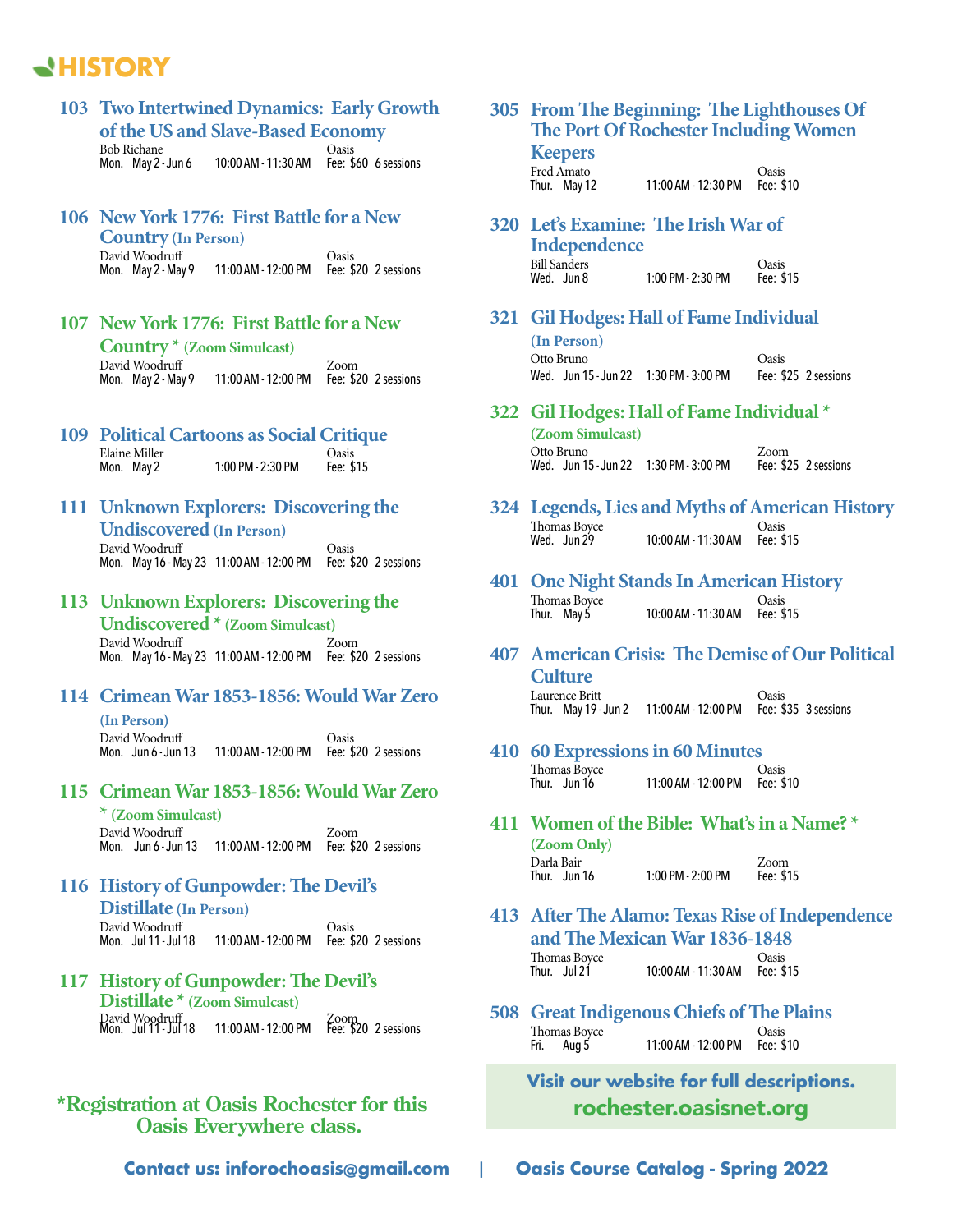## **LANGUAGES**

- **208 French Intermediate (Zoom Only)** Kevin Finnigan Zoom<br>Tue. May 3 - Aug 9 1:00 PM - 2:00 PM Tue. May 3-Aug 9 1:00 PM - 2:00 PM Fee: \$75 15 sessions
- **210 French Advanced (Zoom Only)** Kevin Finnigan Zoom<br>Tue. May 3 - Aug 9 2:30 PM - 03:30 PM Fee: \$75 15 sessions
- **303 Spanish Advanced Continued (Zoom Only)** Kristine Hannon Wed. May 4 - Aug 10 10:00 AM - 11:00 AM Fee: \$75 15 sessions
- **306 Spanish Intermediate Continued** Kristine Hannon<br>Tue. May 3 - Aug 9 11:00 AM - 12:00 PM Fee: \$75 15 sessions

## **MUSIC**

- **110 Oasis Community Chorus** (Zoom Only)<br>Rhonda Wright Oasis Rhonda Wright Oasis<br>Mon. May 2 - Aug 8 2:30 PM - 3:30 PM Mon. May 2 – Aug 8 2:30 PM – 3:30 PM Fee: \$65 13 Sessions No class 5/30, 7/4
- **202 Music Theory I**

Rhonda Wright Casis<br>Tue. May 3 - Aug 9 12:15 PM - 1:00 PM Tue. May 3-Aug 9 12:15 PM - 1:00 PM Fee: \$70 14 sessions

#### **204 Oasis Community Chorus (In Person)**

Rhonda Wright Oasis<br>Tue. May 3 - Aug 9 11:00 11:00 AM - 12:00 PM Fee: \$70 14 sessions

#### **206 Music Theory II**

Rhonda Wright Casis<br>Tue. May 3 - Aug 9 12:15 PM - 1:00 PM Tue. May 3 - Aug 9 12:15 PM - 1:00 PM Fee: \$70 14 sessions

## **PERSONAL DEVELOPMENT**

**310 Get Ready to Sell Your Home** Diane M McConnell Zoom<br>Wed. May 11 9:30 AM 9:30 AM - 10:30 AM Fee: \$10

## **TOURS**

- **315 Linwood Garden Tour** Lee Gratwick<br>Wed. May 25 10:00 AM - 11:00 AM Fee: \$25
	- **502 The Art of Looking: Learning Tools For a Lifetime** MAG Docent Memorial Art Gallery Fri. May 6 - May 20 1:00 PM - 3:00 PM Fee: \$30 3 sessions
	- **504 The Art of Looking: Learning Tools For a Lifetime** MAG Docent Memorial Art Gallery Fri. Jun 10 - Jun 24 1:00 PM - 3:00 PM Fee: \$30 3 sessions
- **507 The Art of Looking: Learning Tools For a Lifetime** MAG Docent Memorial Art Gallery<br>Fri. Jul 15 - Jul 29 1:00 PM - 3:00 PM Fri. Jul 15 - Jul 29 1:00 PM - 3:00 PM Fee: \$30 3 sessions

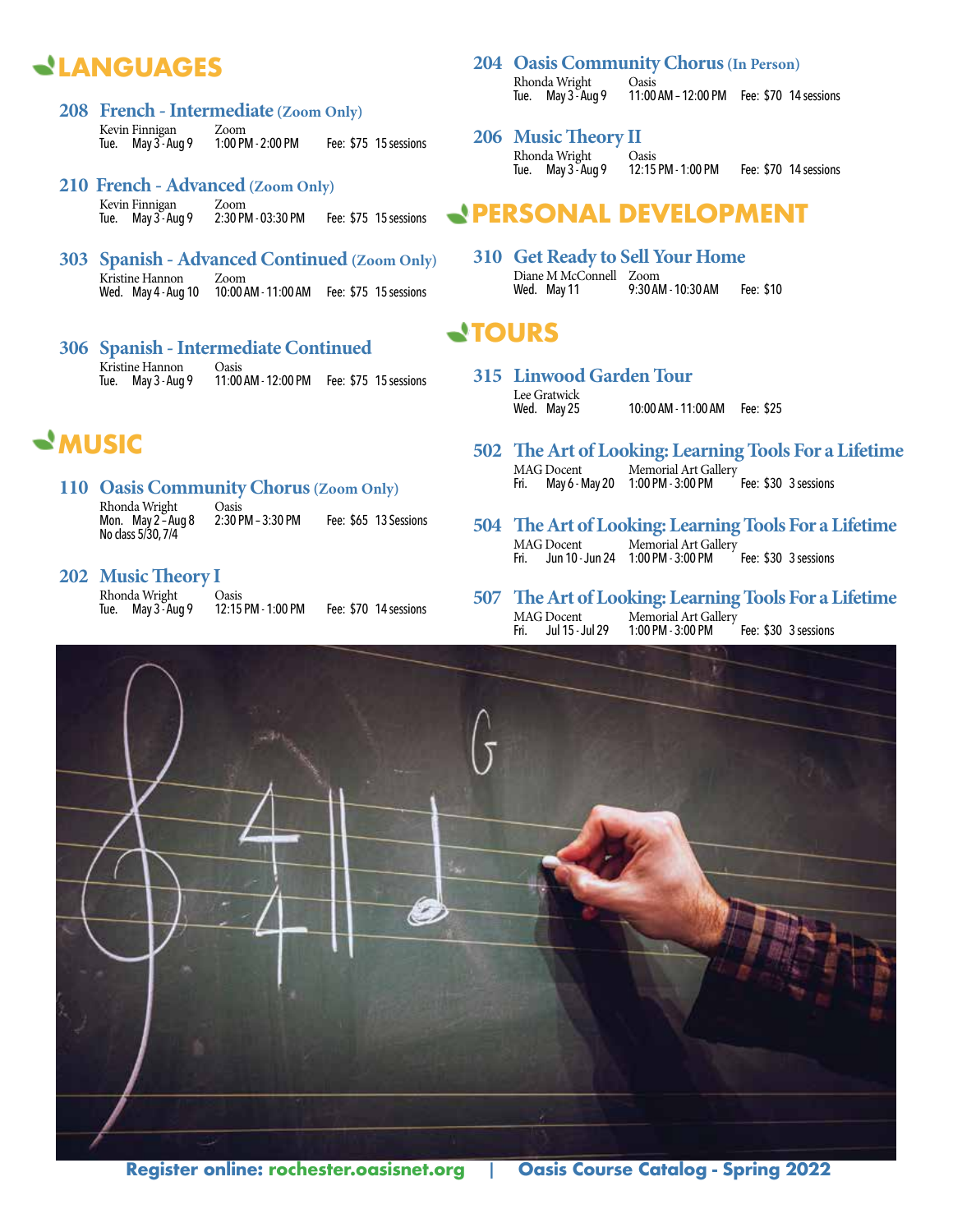## **Registration Procedures**

Registration is required for all Oasis classes. Ways to register:

- **Mail-In Registration Processed beginning April 4, 2022**
- **Online Registration Opens April 4, 2022 @ 12:00am**
- **Walk-In Registration April 6-7, 2022, 9am-12 noon**

Please follow all procedures listed below:

- You must be a member of Oasis to register. If you are not a member you may join by coming to the Oasis Center, by phone or online at the Oasis website: rochester.oasisnet.org. **Membership is free.**
- Please complete the registration form, including name and phone number. Please print clearly. Place a check mark in the left hand column in front of each class for which you want to register.
- All participants must sign the registration form, which serves as signature of the Waiver of Liability below.
- If there are two members in one household, please make a photocopy of the full blank registration form or pick up a form at Oasis. Do not list two members on one form.
- **If you would like a confirmation letter mailed, please enclose a self-addressed stamped envelope.**
- **If you would like your confirmation letter emailed, please provide your email address on the registration form.**
- Credit cards may be used to pay for classes and trips. Oasis accepts Visa, MasterCard, and Discover.
- Mark the credit card box on the registration form and include the type of card, the credit card number, expiration date and the **CVV number.** Credit cards are not charged if you are placed on a waiting list.
- If paying by check, **separate checks** must be written for **each class requiring a fee**. Please write the class number on the check. If the class is full, the unused check will be returned to the member. Make checks payable to Oasis unless otherwise noted. If separate checks are not submitted, refundable fees will be credited to your Oasis account.
- Members who want to attend classes with another member should send their registrations to Oasis in one envelope. Don't forget to send the self-addresses stamped envelope or request an email receipt.

*Waiver of Liability: I release and discharge Oasis Rochester and all other sponsors, supporters and all agents and persons acting for and on behalf of such entities from all claims or damages, demands or actions whatsoever in any manner related to or growing out of my participation in programs sponsored by Oasis. These include but are not limited to: educational, cultural, volunteer, physical fitness related programs and travel in any form. I attest and verify that I have full knowledge of the risk involved in physical fitness activities and that I have obtained approval from my physician to participate in same. I understand that the Oasis mailing list may be used by Oasis sponsors for educational mailings. I understand that participants in Oasis programs are expected to conduct themselves in a courteous manner, respecting the rights of all other participants, volunteers and staff. Oasis will follow CDC guidelines as it relates to COVID-19 but requires proof of full vaccination for all in-person classes. I give permission for Oasis Rochester to photograph or videotape me and use my name and image in Oasis materials and publicity. I authorize the use of my name and image in publications produced by The Oasis Rochester's partners and by the media. I agree to be photographed or videotaped by the media for general publication.*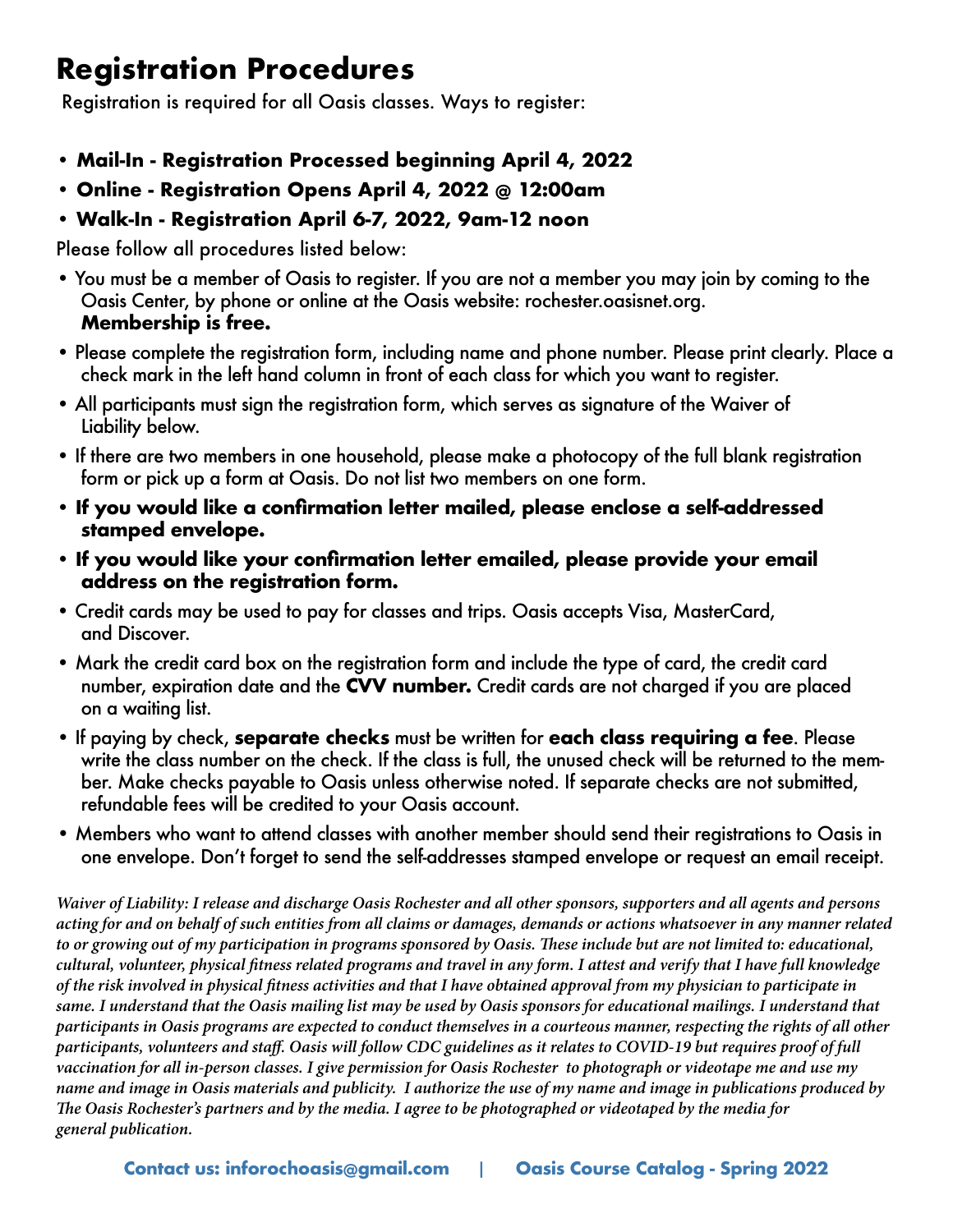## **Oasis Registration Form**

| Name: |     | <u> 1989 - Johann Barn, amerikansk politiker (d. 1989)</u> |      |             |             |     |     |                                                                                                             |      |   |            |     |
|-------|-----|------------------------------------------------------------|------|-------------|-------------|-----|-----|-------------------------------------------------------------------------------------------------------------|------|---|------------|-----|
|       |     |                                                            |      |             |             |     |     |                                                                                                             |      |   |            |     |
|       |     |                                                            |      |             |             |     |     |                                                                                                             |      |   |            |     |
|       |     |                                                            |      |             |             |     |     |                                                                                                             |      |   |            |     |
|       |     | I would like to pay by credit card:                        |      | $\Box$ Visa |             |     |     | $\Box$ Mastercard $\Box$ Discover                                                                           |      |   |            |     |
|       |     |                                                            |      |             |             |     |     | $Card \#$ : $\qquad \qquad \qquad$ Exp. Date. $\qquad \qquad \qquad$ CVV: $\qquad \qquad$ (On back of card) |      |   |            |     |
|       | #   | <b>Class Name</b>                                          | Fee  |             | Office Use  |     | #   | <b>Class Name</b>                                                                                           | Fee  |   | Office Use |     |
|       |     | <b>ARTS &amp; HUMANITIES</b>                               |      | W           | $\mathsf E$ | Ck# |     |                                                                                                             |      | W | E.         | Ck# |
|       | 112 | Oasis Book Club (Zoom Only)                                | \$20 |             |             |     | 329 | At the Movies with Otto:                                                                                    |      |   |            |     |
|       | 118 | Art Journaling * (Zoom Only)                               | \$40 |             |             |     | 330 | In the Heat of the Night (1967)<br>At the Movies with Otto:                                                 | \$15 |   |            |     |
|       | 311 | Women Artists in the 19th Century:                         |      |             |             |     |     | Monkey Business (1931)                                                                                      | \$15 |   |            |     |
|       |     | France, England, and the US (In Person)                    | \$40 |             |             |     | 406 | Seven Female Mystics * (Zoom Only)                                                                          | \$15 |   |            |     |
|       | 312 | Women Artists in the 19th Century: France,                 |      |             |             |     | 409 | <b>Book Discussion: "The Sweetness of Water"</b>                                                            | \$5  |   |            |     |
|       |     | England, and the US * (Zoom Simulcast)                     | \$40 |             |             |     | 412 | Mixed Media Happy Mail * (Zoom Only)                                                                        | \$40 |   |            |     |
|       | 313 | Rosemary Clooney: Girl Singer (In Person)                  | \$25 |             |             |     | 414 | Alcohol Ink                                                                                                 | \$60 |   |            |     |
|       | 314 | Rosemary Clooney: Girl Singer *<br>(Zoom Simulcast)        | \$25 |             |             |     | 503 | Little Surprise! Little Theatre                                                                             | \$6  |   |            |     |
|       | 316 | At the Movies with Otto:                                   |      |             |             |     | 505 | Little Surprise! Little Theatre                                                                             | \$6  |   |            |     |
|       |     | Singin' in the Rain                                        | \$15 |             |             |     | 506 | Little Surprise! Little Theatre                                                                             | \$6  |   |            |     |
|       | 317 | At the Movies with Otto:                                   |      |             |             |     |     | <b>EXERCISE</b>                                                                                             |      |   |            |     |
|       |     | The Music Man (1962)                                       | \$15 |             |             |     | 101 | Senior Pilates * (Zoom Only)                                                                                | \$66 |   |            |     |
|       | 318 | Van Gogh in Context (In Person)                            | \$40 |             |             |     | 102 | T'ai Chi - Introduction                                                                                     | \$70 |   |            |     |
|       | 319 | Van Gogh In Context * (Zoom Simulcast)                     | \$40 |             |             |     | 104 | Bone Up Fitness * (Zoom Only)                                                                               | \$66 |   |            |     |
|       | 323 | <b>Intuitive Mixed Media</b>                               |      |             |             |     | 105 | T'ai Chi - Intermediate Level                                                                               | \$60 |   |            |     |
|       |     | Landscapes * (Zoom Only)                                   | \$40 |             |             |     | 108 | Nia: Body, Mind and Spirit                                                                                  | \$70 |   |            |     |
|       | 325 | At the Movies with Otto: Saboteur (1942)                   | \$15 |             |             |     | 201 | Buff Bones <sup>®</sup> Level 2 Intermediate                                                                |      |   |            |     |
|       | 326 | At the Movies with Otto                                    |      |             |             |     |     | Mat Class (Zoom Only)                                                                                       | \$89 |   |            |     |
|       | 327 | Yankee Doodle Dandy (1942)<br>At the Movies with Otto:     | \$15 |             |             |     | 203 | Buff Bones <sup>®</sup> Level 1                                                                             |      |   |            |     |
|       |     | Guess Who's Coming to Dinner (1967)                        | \$15 |             |             |     |     | Introductory Mat Class (Zoom Only)                                                                          | \$89 |   |            |     |
|       | 328 | At the Movies with Otto:                                   |      |             |             |     | 205 | CardioMix * (Zoom Only)                                                                                     | \$72 |   |            |     |
|       |     | The Graduate (1967)                                        | \$15 |             |             |     | 207 | <b>Beginning Belly Dance</b>                                                                                | \$60 |   |            |     |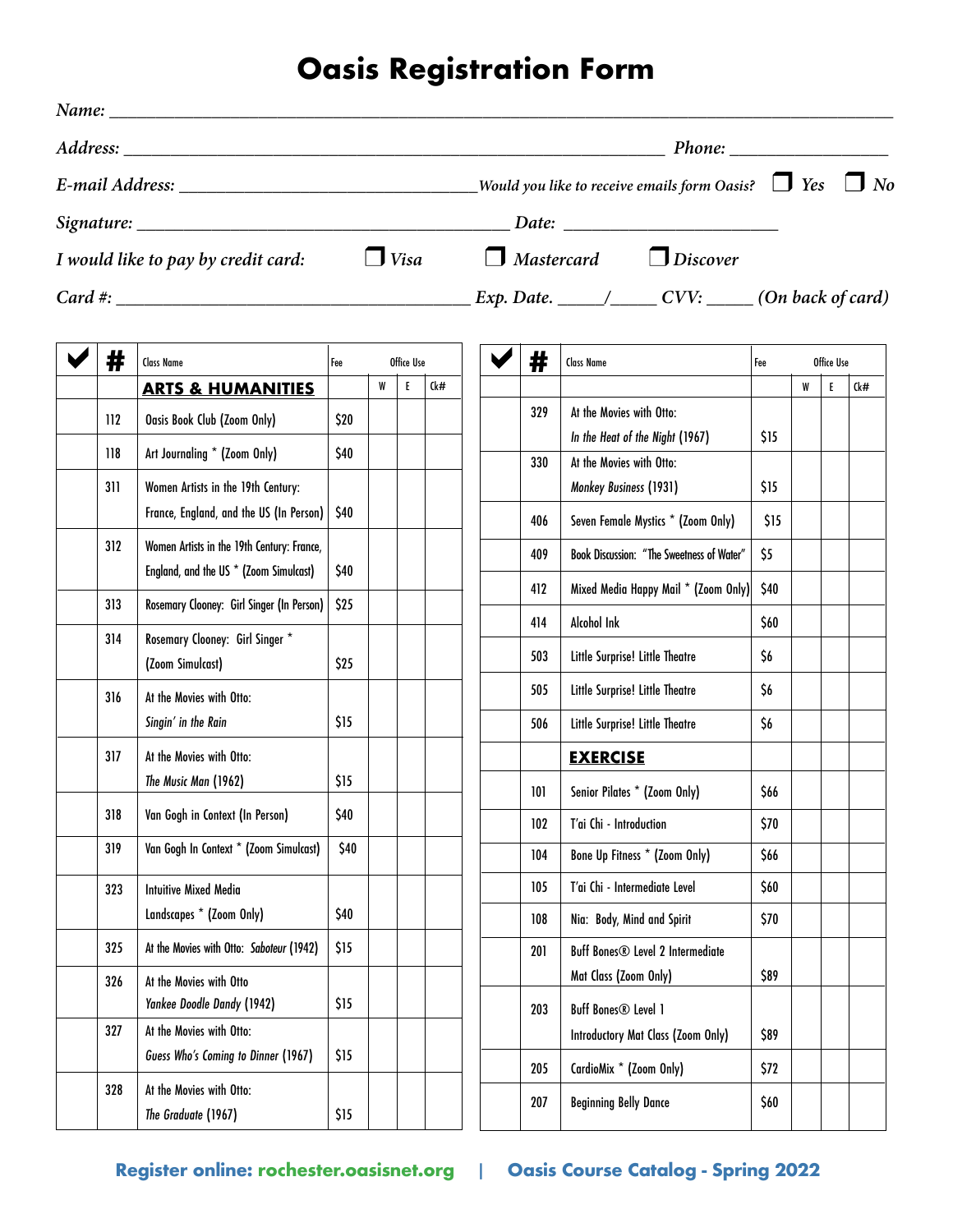# **Oasis Registration Form**

*Please place a check mark in the left hand column of each class you want to attend.*

 $\overline{\phantom{a}}$ 

| #   | <b>Class Name</b>                                                                            | Fee<br>Office Use |   |   |     |  |
|-----|----------------------------------------------------------------------------------------------|-------------------|---|---|-----|--|
|     |                                                                                              |                   | W | E | Ck# |  |
| 209 | Senior Pilates * (Zoom Only)                                                                 | \$72              |   |   |     |  |
| 301 | <b>Tap Dance 2A</b>                                                                          | \$75              |   |   |     |  |
| 302 | <b>Oasis Tappers</b>                                                                         | \$75              |   |   |     |  |
| 304 | <b>Tap Dance 4</b>                                                                           | \$75              |   |   |     |  |
| 307 | Jazz                                                                                         | \$75              |   |   |     |  |
| 308 | Tap Dance 3                                                                                  | \$75              |   |   |     |  |
| 309 | <b>Tap Dance 2B</b>                                                                          | \$75              |   |   |     |  |
| 402 | Bone Up Fitness * (Zoom Only)                                                                | \$72              |   |   |     |  |
| 403 | Yoga-Continued                                                                               | \$75              |   |   |     |  |
| 404 | Yoga-Gentle                                                                                  | \$75              |   |   |     |  |
| 405 | Senior Pilates * (Zoom Only)                                                                 | \$72              |   |   |     |  |
| 501 | Nia: Body, Mind and Spirit (Zoom Only)                                                       | \$60              |   |   |     |  |
|     | <b>HEALTH</b>                                                                                |                   |   |   |     |  |
| 408 | Praying With Color * (Zoom)                                                                  | \$30              |   |   |     |  |
|     | <b>HISTORY</b>                                                                               |                   |   |   |     |  |
| 103 | <b>Two Intertwined Dynamics:</b><br>Early Growth of the US and<br><b>Slave-Based Economy</b> | \$60              |   |   |     |  |
| 106 | New York 1776: First Battle for a<br>New Country (In Person)                                 | \$20              |   |   |     |  |
| 107 | New York 1776: First Battle for a<br>New Country * (Zoom Simulcast)                          | \$20              |   |   |     |  |
| 109 | Political Cartoons as Social Critique                                                        | \$15              |   |   |     |  |
| Ш   | Unknown Explorers: Discovering the<br>Undiscovered (In Person)                               | \$20              |   |   |     |  |
| 113 | Unknown Explorers: Discovering the<br>Undiscovered * (Zoom Simulcast)                        | \$20              |   |   |     |  |
| 114 | Crimean War 1853-1856:<br>Would War Zero (In Person)                                         | \$20              |   |   |     |  |

| #   | <b>Class Name</b>                         | Fee  |   | Office Use |     |
|-----|-------------------------------------------|------|---|------------|-----|
|     |                                           |      | W | E          | Ck# |
| 115 | Crimean War 1853-1856:                    |      |   |            |     |
|     | Would War Zero * (Zoom Simulcast)         | \$20 |   |            |     |
| 116 | History of Gunpowder:                     |      |   |            |     |
|     | The Devil's Distillate (In Person)        | \$20 |   |            |     |
| 117 | History of Gunpowder:                     |      |   |            |     |
|     | The Devil's Distillate * (Zoom Simulcast) | \$20 |   |            |     |
| 305 | From The Beginning: The Lighthouses       |      |   |            |     |
|     | Of The Port Of Rochester                  |      |   |            |     |
|     | <b>Including Women Keepers</b>            | \$10 |   |            |     |
| 320 | Let's Examine:                            |      |   |            |     |
|     | The Irish War of Independence             | \$15 |   |            |     |
| 321 | Gil Hodges: Hall of Fame                  |      |   |            |     |
|     | Individual (In Person)                    | \$25 |   |            |     |
| 322 | Gil Hodges: Hall of Fame                  |      |   |            |     |
|     | Individual * (Zoom Simulcast)             | \$25 |   |            |     |
| 324 | Legends, Lies and Myths                   |      |   |            |     |
|     | of American History                       | \$15 |   |            |     |
| 401 | One Night Stands In American History      | \$15 |   |            |     |
| 407 | American Crisis: The Demise of Our        |      |   |            |     |
|     | <b>Political Culture</b>                  | \$35 |   |            |     |
| 410 | 60 Expressions in 60 Minutes              | \$10 |   |            |     |
| 411 | Women of the Bible: What's in a Name?     |      |   |            |     |
|     | (Zoom Only)                               | \$15 |   |            |     |
| 413 | After The Alamo: Texas Rise of            |      |   |            |     |
|     | Independence and                          |      |   |            |     |
|     | The Mexican War 1836-1848                 | \$15 |   |            |     |
| 508 | Great Indigenous Chiefs of The Plains     | \$10 |   |            |     |
|     | <b>LANGUAGES</b>                          |      |   |            |     |
| 208 | French - Intermediate (Zoom Only)         | \$75 |   |            |     |

**NOGISIS**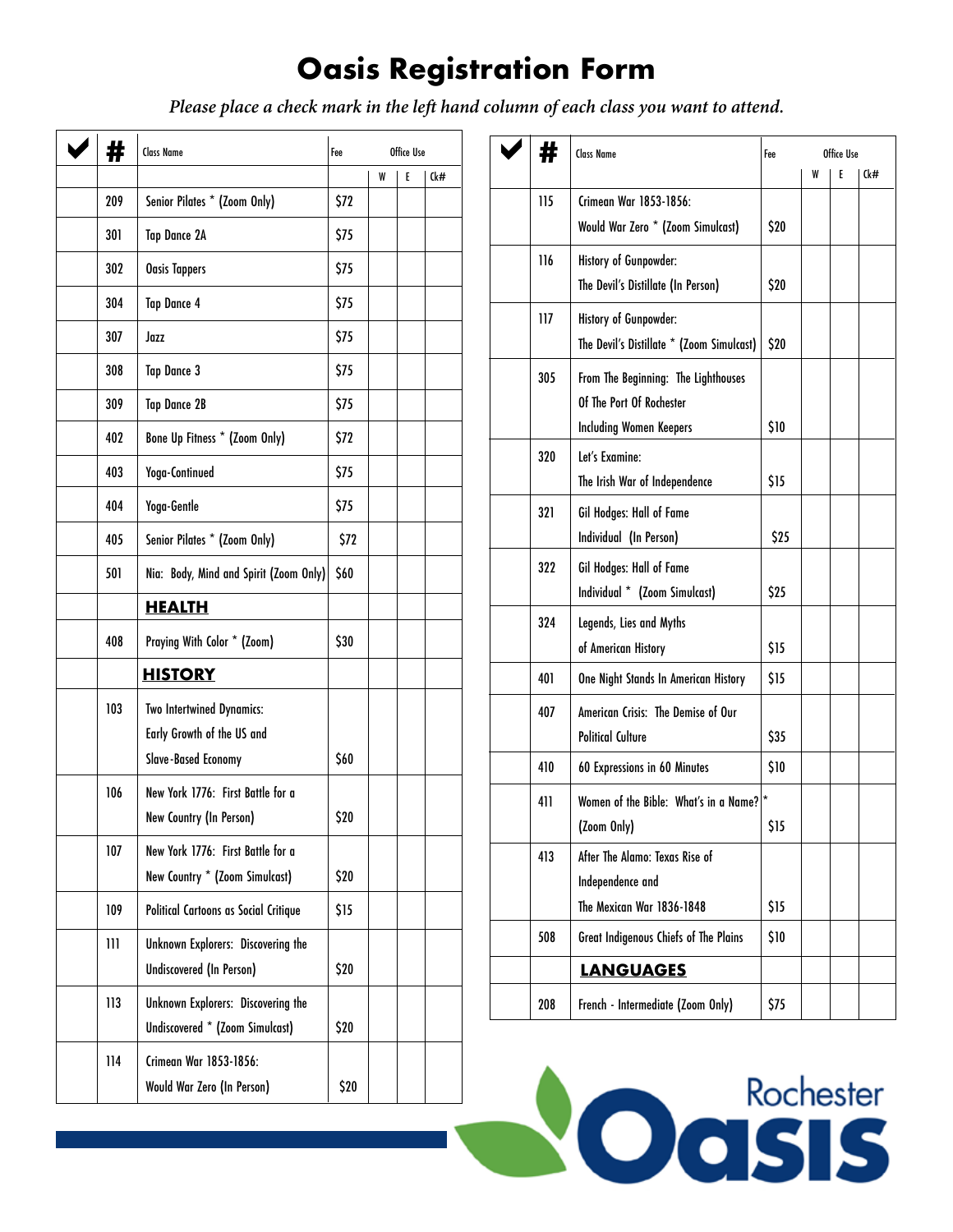# **Oasis Registration Form**

*Please place a check mark in the left hand column of each class you want to attend.*

| Ħ   | <b>Class Name</b>                        | Fee  |   | Office Use |     | #   | <b>Class Name</b>                                           | Fee  |   | Office Use |  |
|-----|------------------------------------------|------|---|------------|-----|-----|-------------------------------------------------------------|------|---|------------|--|
|     |                                          |      | W | E          | Ck# |     |                                                             |      | W | E          |  |
| 210 | French - Advanced (Zoom Only)            | \$75 |   |            |     |     | PERSONAL DEVELOPMENT                                        |      |   |            |  |
| 303 | Spanish - Advanced Continued (Zoom Only) | \$75 |   |            |     | 310 | <b>Get Ready to Sell Your Home</b>                          | \$10 |   |            |  |
| 306 | Spanish - Intermediate Continued         | \$75 |   |            |     |     | <b>TOURS</b>                                                |      |   |            |  |
|     | <b>MUSIC</b>                             |      |   |            |     | 315 | Linwood Garden Tour                                         | 525  |   |            |  |
| 110 | Oasis Community Chorus (Zoom Only)       | \$65 |   |            |     | 502 | The Art of Looking: Learning                                |      |   |            |  |
| 202 | <b>Music Theory I</b>                    | \$70 |   |            |     |     | <b>Tools For a Lifetime</b>                                 | S30  |   |            |  |
| 204 | Oasis Community Chorus (In Person)       | \$70 |   |            |     | 504 | The Art of Looking: Learning<br><b>Tools For a Lifetime</b> |      |   |            |  |
| 206 | <b>Music Theory II</b>                   | \$70 |   |            |     | 507 | The Art of Looking: Lograing                                | \$30 |   |            |  |

|   | Office Use |     |     | <b>Class Name</b>                  | Fee      |   | Office Use |     |
|---|------------|-----|-----|------------------------------------|----------|---|------------|-----|
| W | E          | Ck# |     |                                    |          | W | E          | Ck# |
|   |            |     |     | <b>PERSONAL DEVELOPMENT</b>        |          |   |            |     |
|   |            |     | 310 | <b>Get Ready to Sell Your Home</b> | \$10     |   |            |     |
|   |            |     |     | <b>TOURS</b>                       |          |   |            |     |
|   |            |     | 315 | Linwood Garden Tour                | 525      |   |            |     |
|   |            |     | 502 | The Art of Looking: Learning       |          |   |            |     |
|   |            |     |     | <b>Tools For a Lifetime</b>        | $ $ \$30 |   |            |     |
|   |            |     | 504 | The Art of Looking: Learning       |          |   |            |     |
|   |            |     |     | <b>Tools For a Lifetime</b>        | $ $ \$30 |   |            |     |
|   |            |     | 507 | The Art of Looking: Learning       |          |   |            |     |
|   |            |     |     | <b>Tools For a Lifetime</b>        | \$30     |   |            |     |
|   |            |     |     |                                    |          |   |            |     |

## **For classes held on Zoom:**

How to join- you will need to download the Zoom app to your device prior to class. Please visit: **https://zoom.us/download**